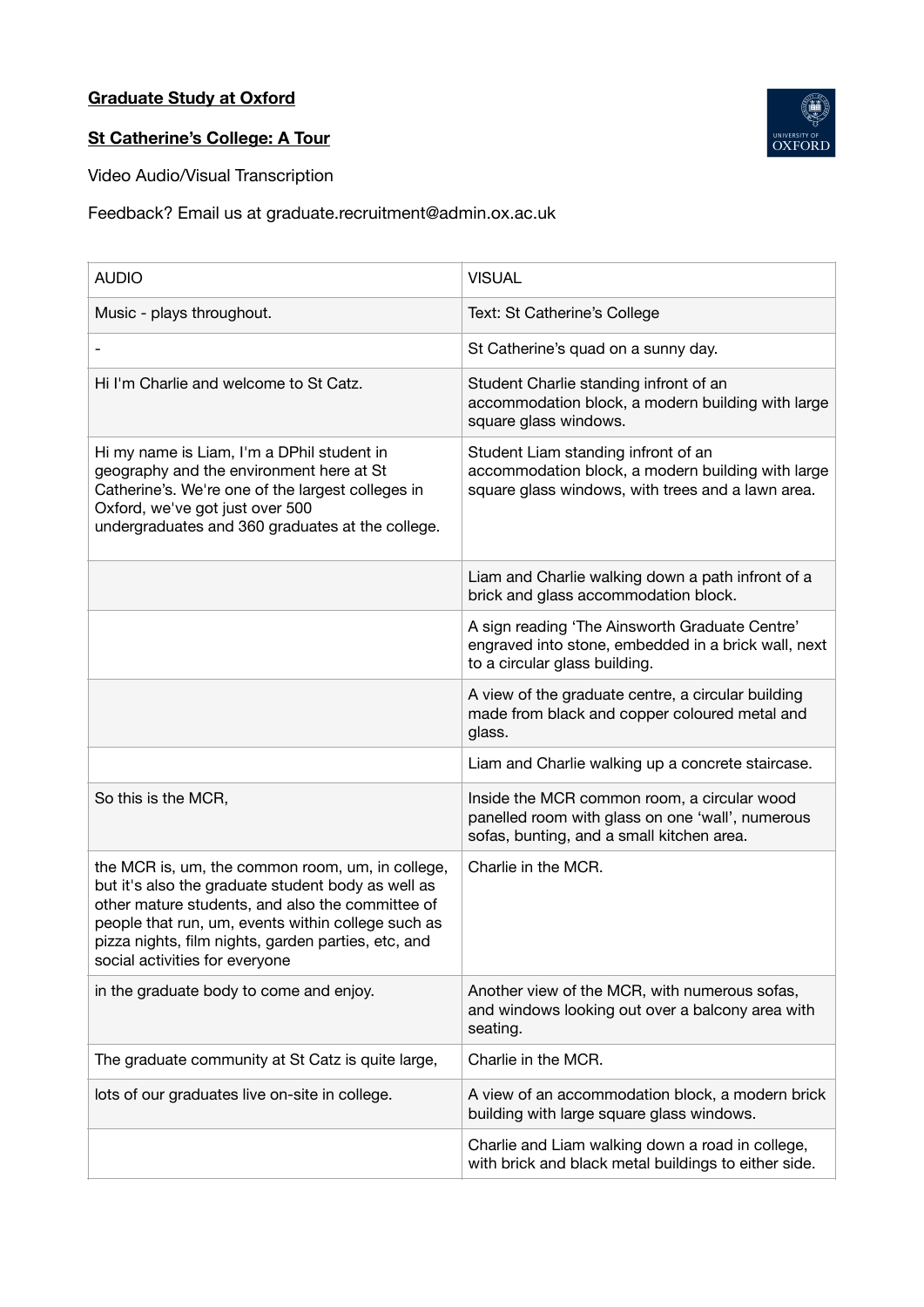|                                                                                                                                                 | Inside the Dining Hall, a large brick and concrete<br>room, with grey floor, 5 long wooden tables with<br>lamps, wooden chairs, and with high table at the<br>back of the room, another wooden table with three<br>patterned tapestries hanging on the wall. |
|-------------------------------------------------------------------------------------------------------------------------------------------------|--------------------------------------------------------------------------------------------------------------------------------------------------------------------------------------------------------------------------------------------------------------|
| So welcome to our dining hall, it's one of the largest<br>in Oxford or Cambridge. We're very fortunate with<br>the food provision here at Catz, | Liam in the dining hall.                                                                                                                                                                                                                                     |
| so every day you can pick up a hot breakfast,                                                                                                   | Looking across the dining hall, with large wooden<br>tables with lamps, and wooden chairs.                                                                                                                                                                   |
| lunch, and there's evening meal,                                                                                                                | Another view of the dining hall, down a wooden<br>table with lamps and chairs, and two large<br>tapestries hanging.                                                                                                                                          |
| so we have seated hall, er, from Monday to Friday,<br>which is a great way to come and kind of relax with<br>friends and socialise.             | Liam in the dining hall.                                                                                                                                                                                                                                     |
| On a Friday evening we also have a formal MCR<br>dinner,                                                                                        | A view of two of the colourful patterned tapestries<br>hanging on a brick wall in the dining hall.                                                                                                                                                           |
| so this has drinks before in the MCR                                                                                                            | Another view of the dining hall, down a wooden<br>table with lamps and chairs, and three large<br>tapestries hanging on the rear brick wall.                                                                                                                 |
| and then afterwards there'll be chocolate, fruit<br>coffee and it's a really nice way, to engage with the<br>community at Catz                  | Liam in the dining hall.                                                                                                                                                                                                                                     |
| and the food's really good as well.                                                                                                             | Looking into the kitchen and servery.                                                                                                                                                                                                                        |
|                                                                                                                                                 | A brick and glass building, with a path running<br>through a lawn area with various shrubs and plants.                                                                                                                                                       |
| This is Old Quad,                                                                                                                               | Looking over Old Quad, a circular lawn with brick,<br>concrete and glass buildings on all sides, with a<br>student walking across the quad.                                                                                                                  |
| this is the main quad in college which is where most<br>of our accommodation is, including                                                      | Charlie in Old Quad.                                                                                                                                                                                                                                         |
| accommodation for graduates, as well as                                                                                                         | Another view over Old Quad, a glass, brick and<br>concrete building framed in the shot by another<br>concrete building's overhang and supports.                                                                                                              |
| some graduate accommodation in New Quad.<br>There's also graduate accommodation in Cowley,                                                      | Looking down a path running alongside a building,<br>covered by the buildings concrete overhang, with<br>trees and shrubs in an area to the left of the path.                                                                                                |
| and also accessible accommodation<br>for those with disabilities.                                                                               | Charlie in Old Quad.                                                                                                                                                                                                                                         |
|                                                                                                                                                 | Another view over Old Quad, a glass, brick and<br>concrete building in the distance behind a circular<br>lawn with a large tree to one side, and another<br>building covered in ivy.                                                                         |
| So behind me is the library.                                                                                                                    | Looking up at the corner of the library building, with<br>grey weathered metal and numerous long slim<br>windows on one side.                                                                                                                                |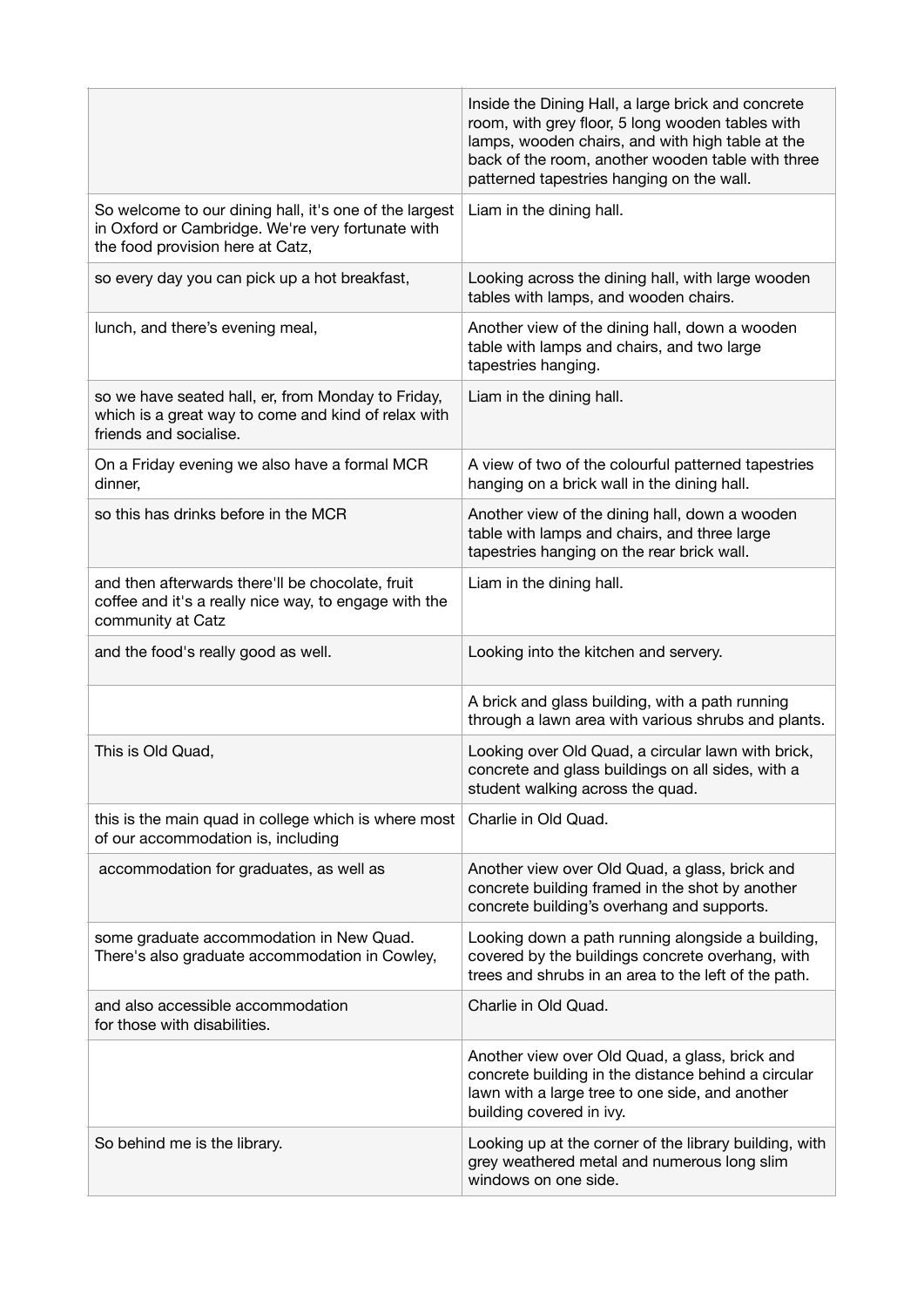| We're very fortunate in St Catherine's to have                                                                                                                      | A wide view of the library from across Old Quad,<br>with lawn and tree in the foreground, and the metal,<br>brick and concrete library building behind.                                                  |
|---------------------------------------------------------------------------------------------------------------------------------------------------------------------|----------------------------------------------------------------------------------------------------------------------------------------------------------------------------------------------------------|
| one of the largest libraries of any of the<br>colleges in Oxford.                                                                                                   | Liam standing outside the library.                                                                                                                                                                       |
| It's a really good space for studying                                                                                                                               | Inside the library, with wooden bookcases and<br>brown tables and chairs on the ground floor, and a<br>circular staircase leading to the first floor running<br>alongside one side, with more bookcases. |
| and alongside the library                                                                                                                                           | A view from the first floor which runs around the<br>edge of the library, looking down to the bookcases<br>and desks on the ground floor.                                                                |
| we also have two computer rooms                                                                                                                                     | Looking across the library's first floor to the other<br>side of the building, with large windows, wooden<br>bookcases, and large concrete beams on the<br>ceiling.                                      |
| which are accessible 24/7,                                                                                                                                          | Liam standing outside the library.                                                                                                                                                                       |
| um, so it's really good in<br>terms of accessing resources,                                                                                                         | Inside the library, with large concrete pillar, hanging<br>ceiling lights and a bookcase along the wall.                                                                                                 |
| but also there are some spaces you can book out                                                                                                                     | Inside the library, with a row of wooden desks to the<br>left, and bookcases running along the right hand<br>brick wall.                                                                                 |
| in order to work on group projects together.                                                                                                                        | Liam standing outside the library.                                                                                                                                                                       |
|                                                                                                                                                                     |                                                                                                                                                                                                          |
|                                                                                                                                                                     | Looking out a window in the library to another<br>concrete, glass and metal building, with a tree.                                                                                                       |
|                                                                                                                                                                     | Another view looking out a window in the library to<br>another concrete, glass and metal building, with a<br>tree.                                                                                       |
|                                                                                                                                                                     | Looking down a path on one side of the brick,<br>concrete and metal library building, with shrubs and<br>bushes on the other side.                                                                       |
|                                                                                                                                                                     | A close up of sports team's photos hanging on a<br>wall in the gym.                                                                                                                                      |
|                                                                                                                                                                     | Running machines in the gym.                                                                                                                                                                             |
| This is the college gym, um, it's a facility<br>that's open 24 hours a day, um, for all students in<br>college, and totally free during the time you're at<br>Catz. | Charlie in the gym.                                                                                                                                                                                      |
| Um, we have areas for cardio upstairs                                                                                                                               | A wide view of the gym with running and cycling<br>machines.                                                                                                                                             |
| and downstairs we have weights rooms,                                                                                                                               | The weights room in the gym, with various<br>machines and weights.                                                                                                                                       |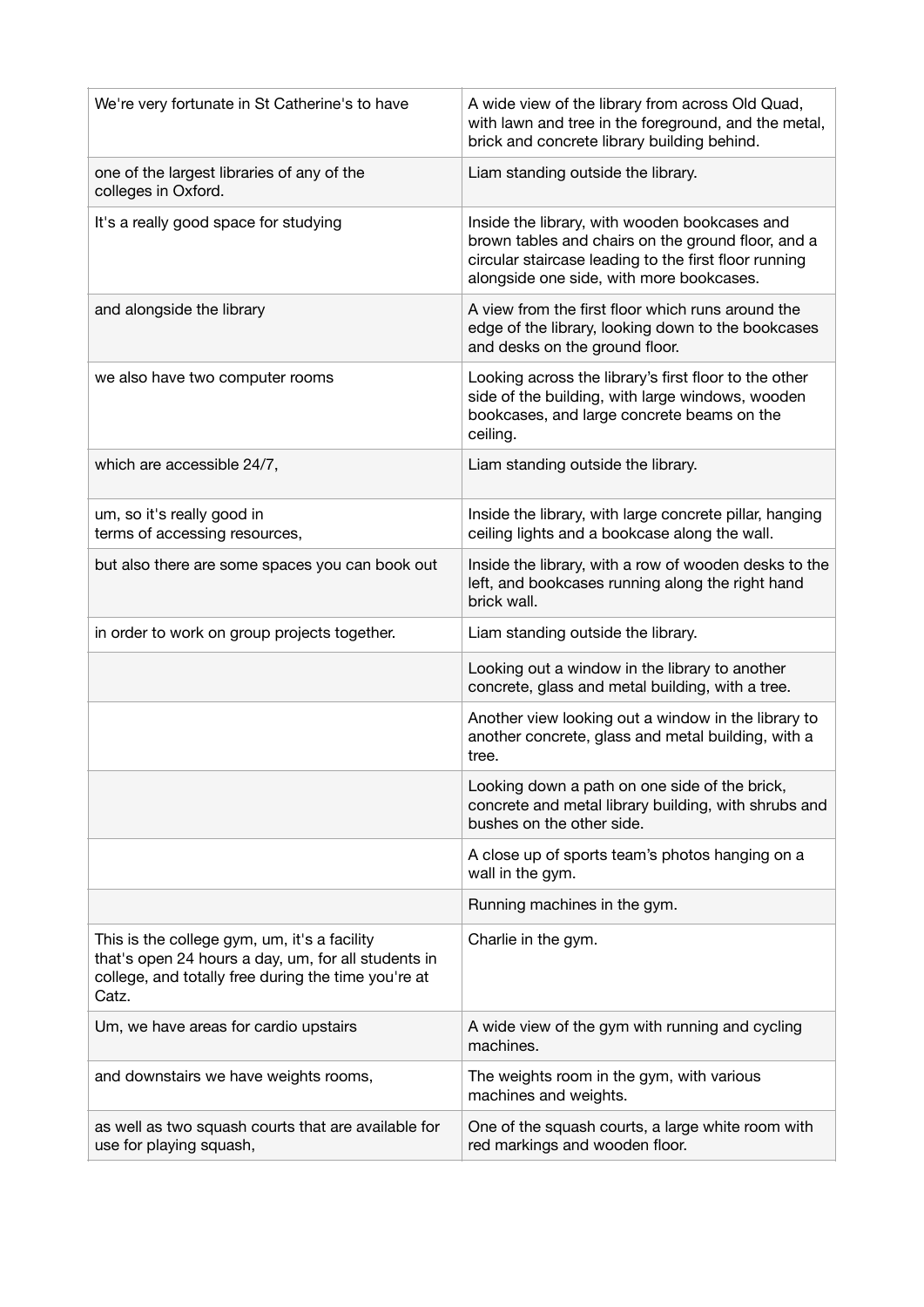| table tennis as well as classes that are put on in<br>college. We also have lots of sports teams in<br>college that are available for both                                                                                                                                                                              | Charlie in the gym.                                                                                                                                                               |
|-------------------------------------------------------------------------------------------------------------------------------------------------------------------------------------------------------------------------------------------------------------------------------------------------------------------------|-----------------------------------------------------------------------------------------------------------------------------------------------------------------------------------|
| undergraduates and graduates to play together.                                                                                                                                                                                                                                                                          | Photos of sports teams hanging on the wall in the<br>gym.                                                                                                                         |
|                                                                                                                                                                                                                                                                                                                         | A view through the grounds of St Catherines's, with<br>large bushes and shrubs, with a metal, concrete<br>and brick building, and the bell tower in the<br>distance.              |
| So we're really fortunate at Catz to be surrounded<br>by lovely green space such as this, and it facilitates<br>a lot of the social activities that take place,                                                                                                                                                         | Liam standing on a large lawn area, infront of a<br>brick, metal and glass building.                                                                                              |
| so here is actually our croquet lawn                                                                                                                                                                                                                                                                                    | A wider view of the lawn area Liam is standing on,<br>with a brick, metal and glass building and the bell<br>tower in the distance.                                               |
| where you can book out and play croquet during<br>the summer. We also have outdoor cinema events                                                                                                                                                                                                                        | Liam standing on a large lawn area, infront of a<br>brick, metal and glass building.                                                                                              |
| which take place here,                                                                                                                                                                                                                                                                                                  | Another view over the lawn area, with the brick gym<br>building in the distance.                                                                                                  |
| and as well as drinks receptions and garden<br>parties.                                                                                                                                                                                                                                                                 | One of the metal, concrete and glass building with<br>lawn and tree next to it.                                                                                                   |
| Because we're one of the larger colleges we<br>support quite a large number of clubs and socs<br>[societies], these include a number of sports,<br>academic, and other related events that take place.                                                                                                                  | Liam standing on a large lawn area, infront of a<br>brick, metal and glass building.                                                                                              |
|                                                                                                                                                                                                                                                                                                                         | Looking down a path toward a concrete and brick<br>building, surrounded by trees and shrubs.                                                                                      |
|                                                                                                                                                                                                                                                                                                                         | Charlie and Liam walking down a path underneath<br>a building's concrete overhang.                                                                                                |
| So welfare provision is something                                                                                                                                                                                                                                                                                       | A Progress Flag flying ontop of one of the college<br>buildings.                                                                                                                  |
| which I think St Catherine's does exceptionally well.                                                                                                                                                                                                                                                                   | Across St Cats grounds, with a concrete, metal and<br>glass building running along one side of a lawn area<br>with an abstract sculpture, with a small river<br>running parallel. |
| So amongst the graduate body you have<br>peer supporters and welfare reps, these are people<br>who have been elected or chosen to work on<br>matters around welfare in college, this might<br>include running things such as brunch, but also<br>doing drop-ins for you to go<br>and speak to if you've got any issues. | Liam standing infront of a lawn area with sculpture,<br>river and a concrete, metal and glass building<br>behind.                                                                 |
| Alongside my studies I'm also a Junior Dean,                                                                                                                                                                                                                                                                            | Another view of the grounds, with lawn area, tree,<br>small river and a concrete, metal and glass building<br>behind.                                                             |
| this means that I live on site                                                                                                                                                                                                                                                                                          | A view of one of the buildings, with tree and shrubs.                                                                                                                             |